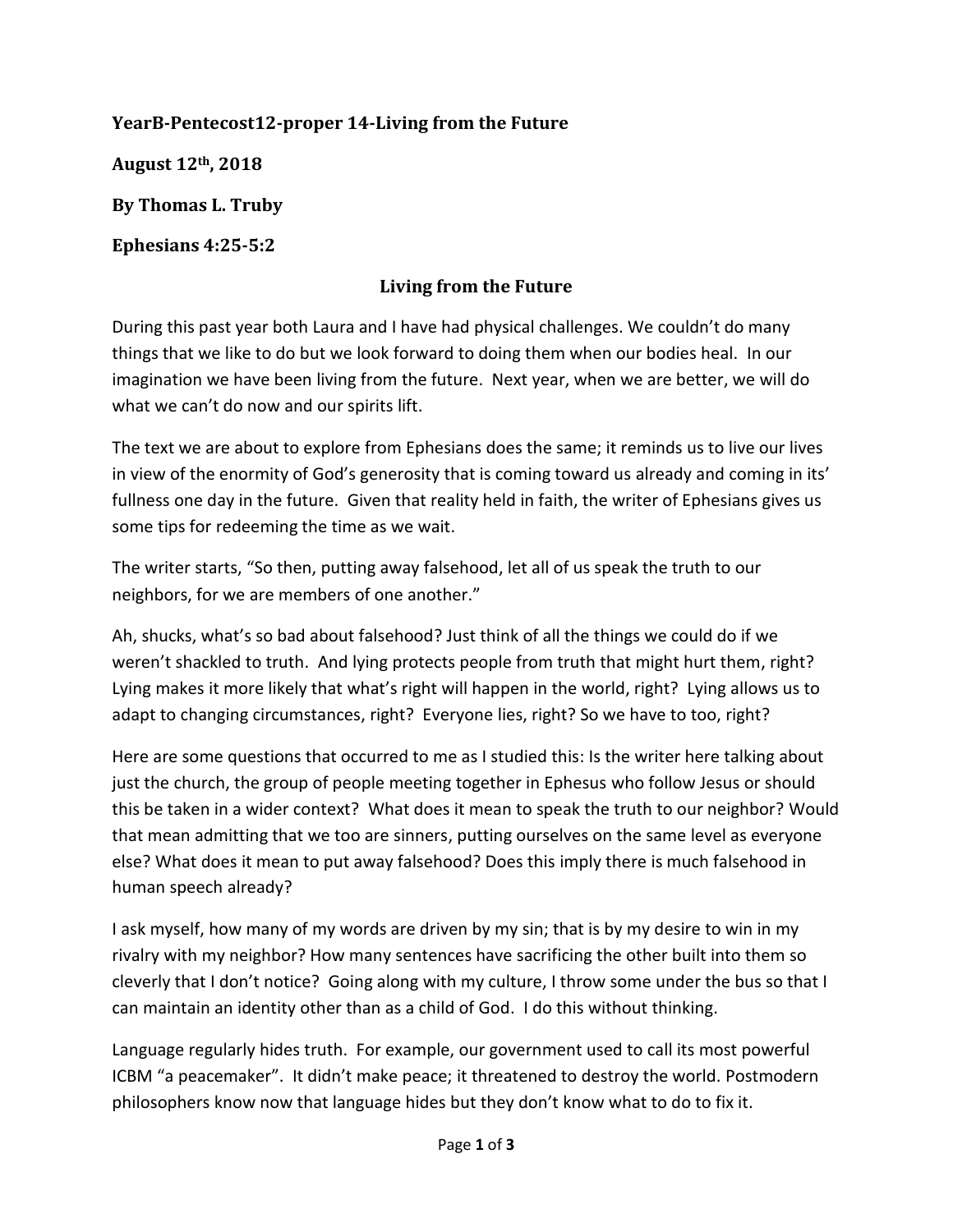In the modern era that ended around 1960 we assumed without question that father knew best; the government, if a liberal democracy, had our best interest at heart, and advertisers would never knowingly sell us products that would hurt us. But a number of events challenged such naïve views. During the Vietnam War we discovered our leaders knew it was unwinnable long before they admitted it to us. Thousands of our own were lost. We discovered cigarettes really do harm us. Manufactures knew it but kept it hidden. Now they know about the harm so they focus on selling cigarettes internationally. Meanwhile they addict our youth through electronic cigarettes they say are not as harmful. The research contradicts them. These are but a few disappointments we have experienced in relation to those we trusted.

In addition, a deeper awareness of a new/old truth has silently and quickly spread throughout the world, leveraged by social media. It's "a new/old and deeper truth" because it is something Jesus revealed from the cross that has gradually changed human awareness like yeast changes dough. We are now more aware than ever that the enemy we kill or maim is just like us—fully human, with family who love them, and as caught as we are in systems of violence. There are no unhuman monsters out there. It's all a game of king of the mountain and the mountain is owned by a small percentage of the world's financial elite who demand our youth keep charging the hill. More and more of our soldiers are returning with serious PTSD and the suicide rates may exceed those killed in combat.

In view of this dark history, let's revisit the author's initial words. <sup>"</sup>So then, putting away falsehood, let all of us speak the truth to our neighbors." Maybe we can't make the world speak the truth but we can speak it ourselves as best we can. And where our common language has become poisoned by falsehoods hidden in the way we think and speak, we can examine our words and search out what is false. Much of the education available on racism, sexism and other consciousness-raising programs help us with this. Finally, we can learn to see the world the way our neighbor sees it even though we know they too are in error. We need each other to sort truth and discern reality, for, as the writer says "we are members of one another."

There is a whole list of these tips. "Be angry but do not sin; do not let the sun go down on your anger, and do not make room for the devil." Anger is an emotion while sin is an action characterized by violence and the desire to do harm.

Recently a rock broke the windshield on our son's car on his way to work. He was angry that it had happened but he did not sin since he made no action toward violence. He told me about it, including his feeling and I urged him to be angry and let it go as soon as he could so as to not mess up his day. Had he dwelled in his anger, taking it out on those around him or himself, it would have compounded his frustration and led to violence against the innocent.